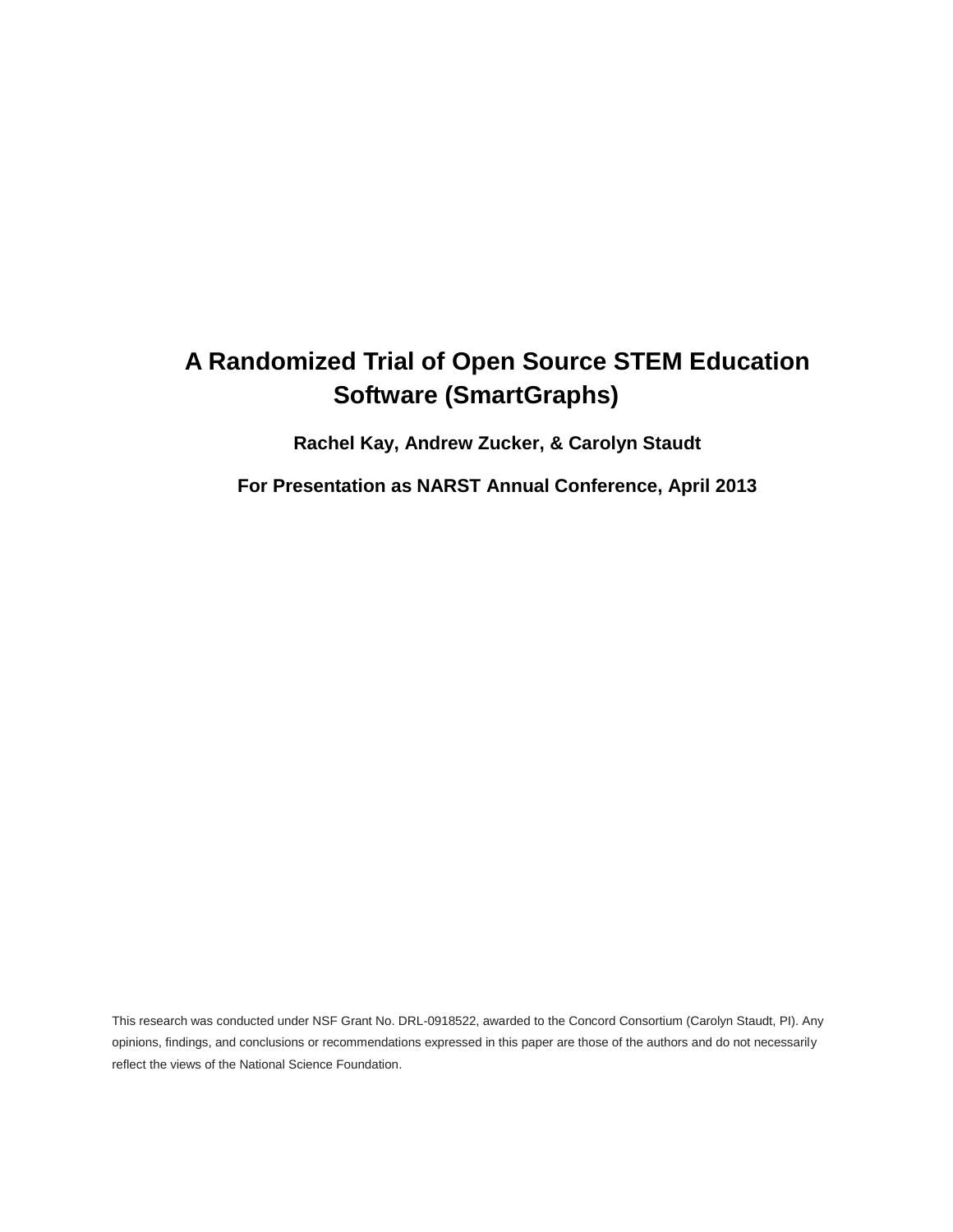# **The Problem**

In recent decades "graphs and other mathematical representations have come to play an increasingly important role in mathematical activities in schools" (Monk, 2003). Graphs are commonly used in science, mathematics and social science classrooms to convey important concepts. In spite of the central role of graphs, students at all ages demonstrate difficulties interpreting graphs (Woolnough, 2000; Zee & McDermott, 1987). As is the case with learning to read or to write, students need to repeatedly explore, create, manipulate, and explain graphs in order to learn how to use them well (Monk, 2003).

#### **SmartGraphs Software**

With the clear need for helping students better understand graphs and the concepts represented in graphs (such as slope, velocity, half-life, and global warming), the Concord Consortium developed SmartGraphs under a National Science Foundation grant (DRL-0918522). SmartGraphs activities allow students to interact with graphs, for example by clicking on a point in a graph to answer a question. Visualizations (including animations connected to graphs, and colored highlights on graphs), multiple representations of concepts (such as a table linked to a graph), and other instructional approaches are used that have been demonstrated to show promise in science education (Rangel & Linn, 2007). The features of SmartGraphs can be adapted to create activities across multiple science disciplines and beyond.

SmartGraphs software allows authors to create multi-page lessons or activities that run in a Web browser, without any special installations or downloads. The software is programmed using HTML5. One exception is that some activities make use of motion sensors connected to the computer, and in those cases an invisible Java applet is used, which requires that Java be installed on the student's computer. Otherwise, SmartGraphs activities do not use Java, Flash or any other plug-in or software besides a modern web browser. This helps assure that these activities are usable in any school with an Internet connection.

# **The Theory of SmartGraphs**

The theory behind SmartGraphs relies on multiple instructional techniques known to help students learn. Therefore, there are several reasons to believe that SmartGraphs will help students understand graphs. As stated previously, SmartGraphs software provides students with multiple ways of looking at data or information. This can be through words, graphs, or tables. When using sensors, the connection is also made through physical motion of an object in front of the sensor.

Another important feature of SmartGraphs is the incorporation of scaffolding within lessons. The scaffolding includes targeted hints that can respond to specific student answers. The scaffolding effectively creates lessons customized to the needs of the students, because only students who need help see scaffolding on any given page. The scaffolding can be in the form of written hints, equations, or visual markers on the graph or table. De Jong (2006) found that this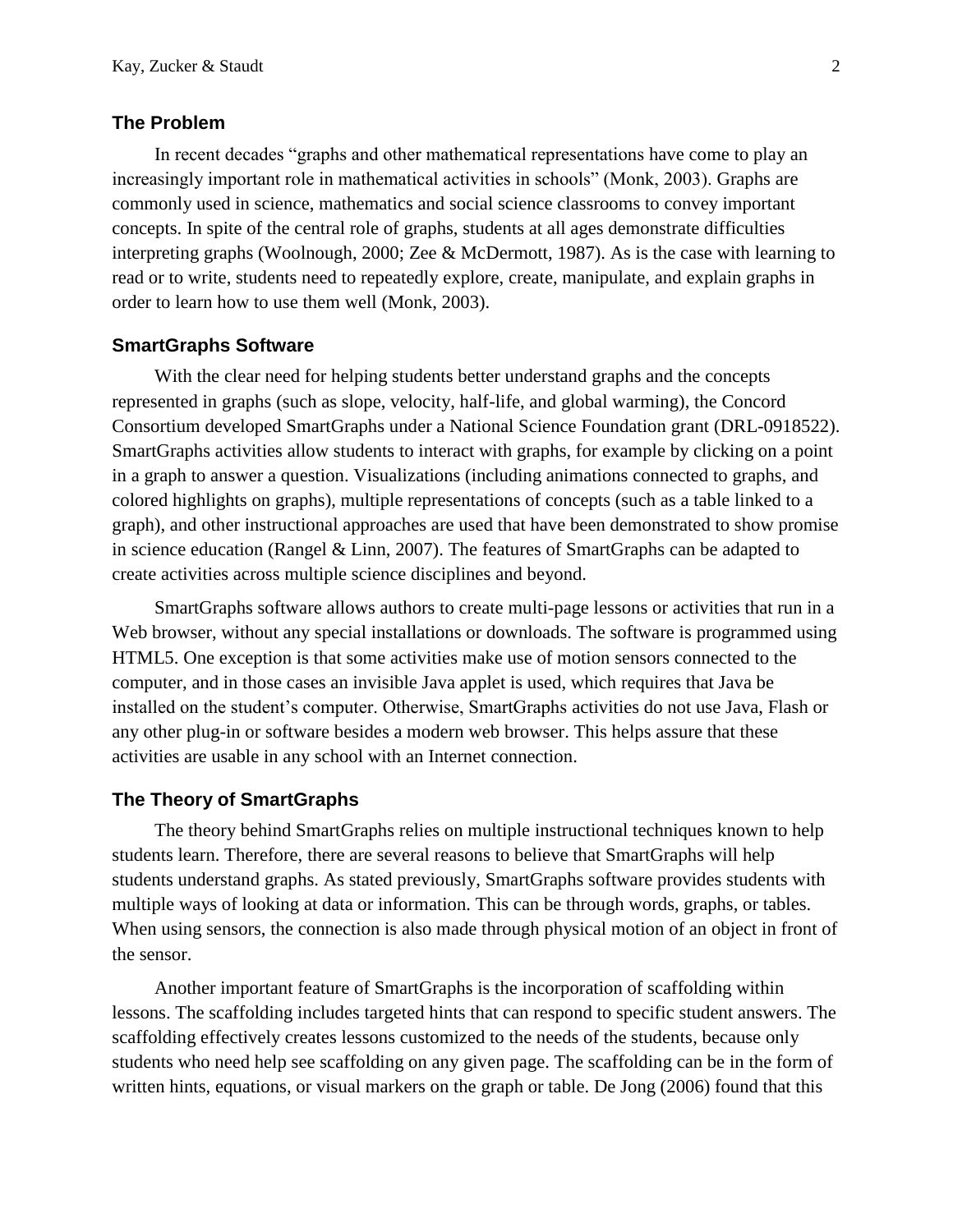type of guided inquiry is effective in promoting student learning, specifically stating, "The most effective learning results are found with tools that structure the learning process". Scaffolding specifically can be important when using technology. "Overall, the literature indicates that scaffolding is critical for students' ability to regulate their learning and can therefore enhance the learning of complex topics while using hypermedia" (Azvedo et al, 2004, p 348).

Additionally, students are more likely to achieve solid understanding of a topic through practice and reinforcement. The concepts taught in the SmartGraphs activities may be presented in multiple ways throughout an activity. Also, by creating multiple activities designed with overlapping content, students will see the content more than once and be able to apply their previous knowledge. For example, our research relied on four activities related to the motion of objects and a fifth related to acceleration due to gravity. These lessons began with position-time graphs, and using them to understand position, direction, and velocity. From there, activities moved on to more difficult velocity-time graphs, matching them with position-time graphs. Lastly, activities related velocity to acceleration.

#### **Research Study**

This two-year study began in August 2011. Teacher volunteers were recruited from Pennsylvania, a state selected because of the common availability of laptops throughout the state as a result of the state's large-scale Classrooms for the Future program (CFF). All of the research teachers were teaching  $8<sup>th</sup>$  or  $9<sup>th</sup>$  grade physical science using one of four common physical science textbooks.

Four SmartGraphs activities were developed focusing on the motion of objects. Motion was selected because it is an important topic covered in all physical science curricula and because learning the topic depends on graphs. Studying the motion of objects also allows for incorporation of a motion sensor. An additional SmartGraphs activity about acceleration due to gravity, a topic that usually follows motion, was developed as well, and made available during the fall of 2011.

#### **Year 1 Research**

For the first part of this study (Fall 2011), 35 teachers were randomly assigned to experimental and control conditions. The experimental teachers used four SmartGraphs activities in addition to their usual curriculum, while the control teachers used their usual curriculum alone. All teachers received two days of professional development during August 2011. For the experimental teachers, this time focused on using SmartGraphs. The control teachers were given professional development about activities related to heat and temperature. Teachers in both groups received three motion sensors to bring back to their classes, thereby ensuring that experimental results would be due to use of SmartGraphs, not to availability of sensors. During the first year, nearly 2000 students in 91 classes participated in the study.

The first year of the research study aimed to answer the following research questions: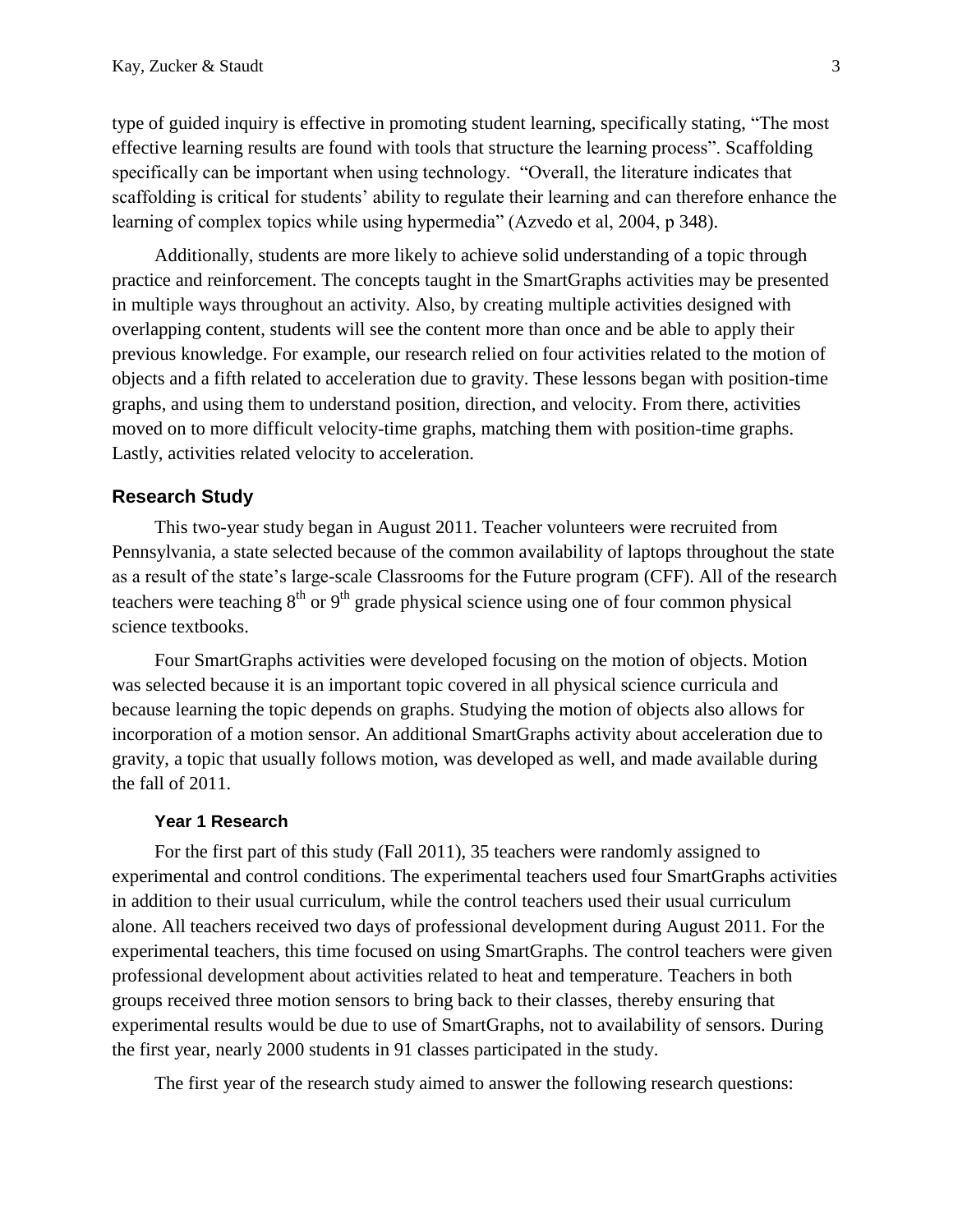- 1. Do students who use SmartGraphs activities learn more than comparison students studying the same topic from the same textbooks, but who do not use SmartGraphs activities?
- 2. What do teachers using SmartGraphs physical science activities believe about the software, including its match to important learning goals for the motion unit of study?

#### **Year 2 Research**

For the second year of the research (Fall 2012), 31 teachers returned to the study. The small number of teachers who were unable to continue from Year 1 to Year 2 cited reasons such as change in curriculum, change in teaching assignments, and change in schools. Of those participating, 2 were not able to complete the research during the fall due to technical issues at their schools, leaving 29 teachers from 26 schools teaching 72 sections of Physical Science to 1403 students. All teachers in the second year used SmartGraphs activities. However, in order to understand more about how SmartGraphs can help students learn about the motion of objects, the activities and treatment conditions were modified to allow different comparisons. The four research groups of teachers for the second year are shown in Table 1, including related research questions as well as comparison data sources.

For Cohort C, the activities were modified so that only one sensor was needed per classroom. This would allow the teacher to use the sensor and a computer projector as a demonstration, while each student could use a computer individually with a student version of the activity that did not use a sensor. During the first year of the research, when teachers could choose their method of delivering activities, we found that most activities with sensors were completed in small groups. It was hypothesized that the benefit to the students in these situations would depend on the size and the dynamics of the group. We also recognized that for many schools having a sufficient number of sensors would be a challenge, but having one sensor would be considerably more affordable. Thus the research for Cohort C attempted to examine the results when those factors were removed, and each student could use an individual computer (without a sensor).

The Smart Graphs slope tool is a specific set of scaffolding steps designed to help students understand and compute slope. The slope tool includes a series of hints and visual cues on the graph and the table, such as arrows indicating "rise" and "run" on the graph. Students would only see the slope scaffolding if they answered an initial slope-related question incorrectly. It was hypothesized that this tool would be valuable to students who had difficulty understanding or calculating slope. In order to test this hypothesis, a set of activities was created that removed the slope tool from the original activities and replaced it with generic text hints. These activities were given to Cohort B in order to test this hypothesis as compared with Cohort D, students who used the regular activities with the slope scaffolding included.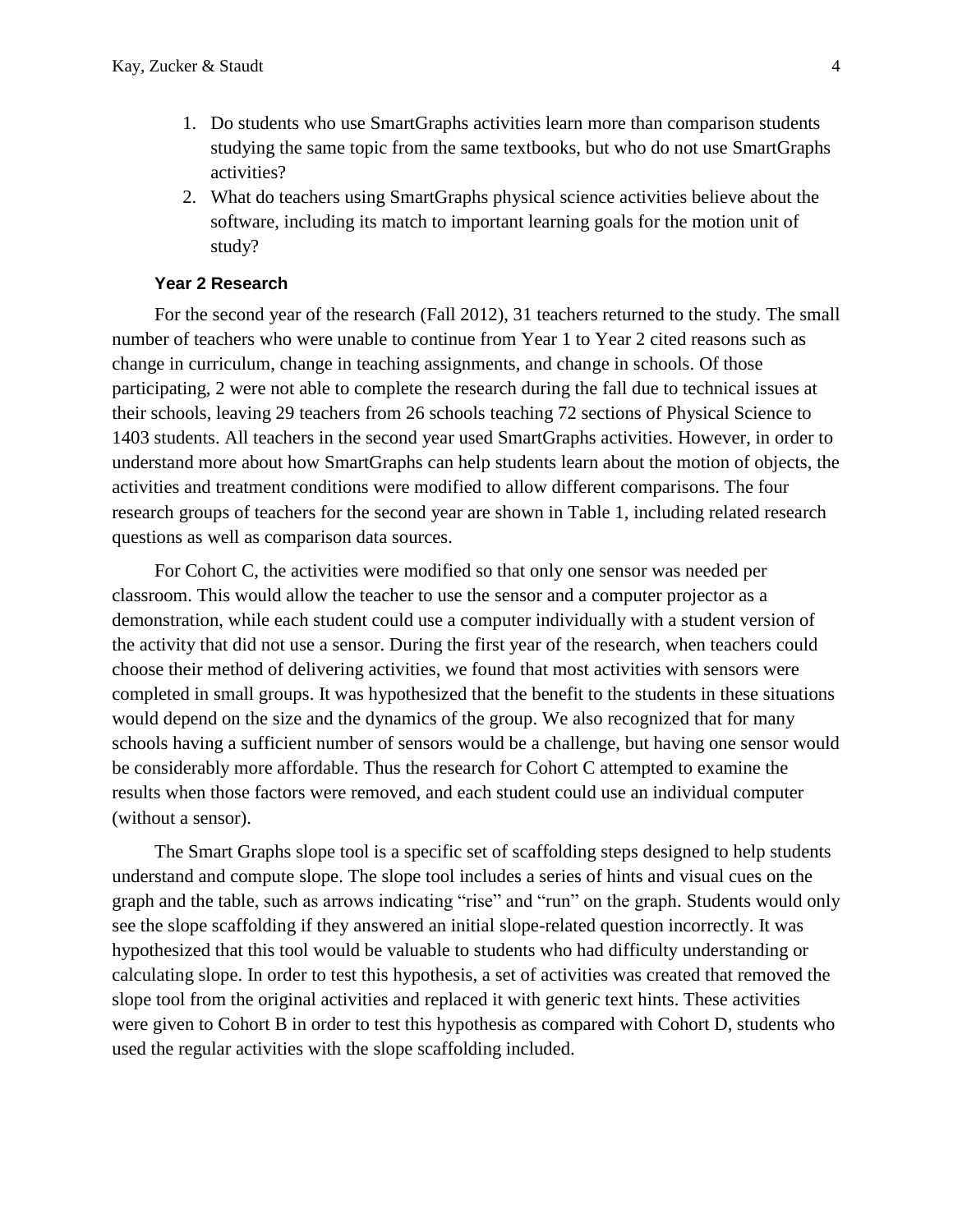# Table 1

# *Research Groups for Years 1 and 2*

| Group    | <b>Fall 2011</b> | <b>Fall 2012</b>                                                                                                                                     | <b>Research Question</b><br>2012                                                                                                             | <b>Comparisons</b>                             |
|----------|------------------|------------------------------------------------------------------------------------------------------------------------------------------------------|----------------------------------------------------------------------------------------------------------------------------------------------|------------------------------------------------|
| Cohort A | Experimental     | Year 1 activities<br>$(n = 7$ teachers, 20<br>classes, and 392<br>students)                                                                          | Does teacher<br>experience with<br>SmartGraphs affect<br>learning gains?                                                                     | Results from the<br>same teachers,<br>Year 1   |
| Cohort B | Control          | Modified activities<br>without the<br>SmartGraphs slope<br>scaffolding tool ( $n =$<br>4 teachers, 8 classes,<br>and 177 students)                   | Does the scaffolding<br>provided by the slope<br>tool lead to different<br>learning gains than<br>more generic<br>scaffolding?               | Cohort D                                       |
| Cohort C | Experimental     | Modified activities<br>with whole class<br>(teacher) and<br>individual (student)<br>versions ( $n = 9$<br>teachers, 21 classes,<br>and 418 students) | Do students learn<br>differently when<br>using SmartGraphs<br>on individual<br>computers compared<br>to students working<br>in small groups? | Cohort A                                       |
| Cohort D | Control          | Year 1 activities ( $n =$<br>9 teachers, 23 classes,<br>and 416 students)                                                                            | Do students of the<br>same teachers learn<br>more when using<br>SmartGraphs than<br>without<br>SmartGraphs?                                  | Results from the<br>same teachers in<br>Year 1 |

The initial goal had been to divide teachers into approximately equal groups, but there were notably fewer teachers in Cohort B. Unfortunately, the small number of teachers who left the study between Years 1 and 2 disproportionately affected Cohort B, but there were still a sufficient number of students to warrant analysis of the results from this group.

# **Instruments**

Two primary instruments were used in the study. One was used to measure student outcomes, and the other was used to understand teachers' experience using SmartGraphs.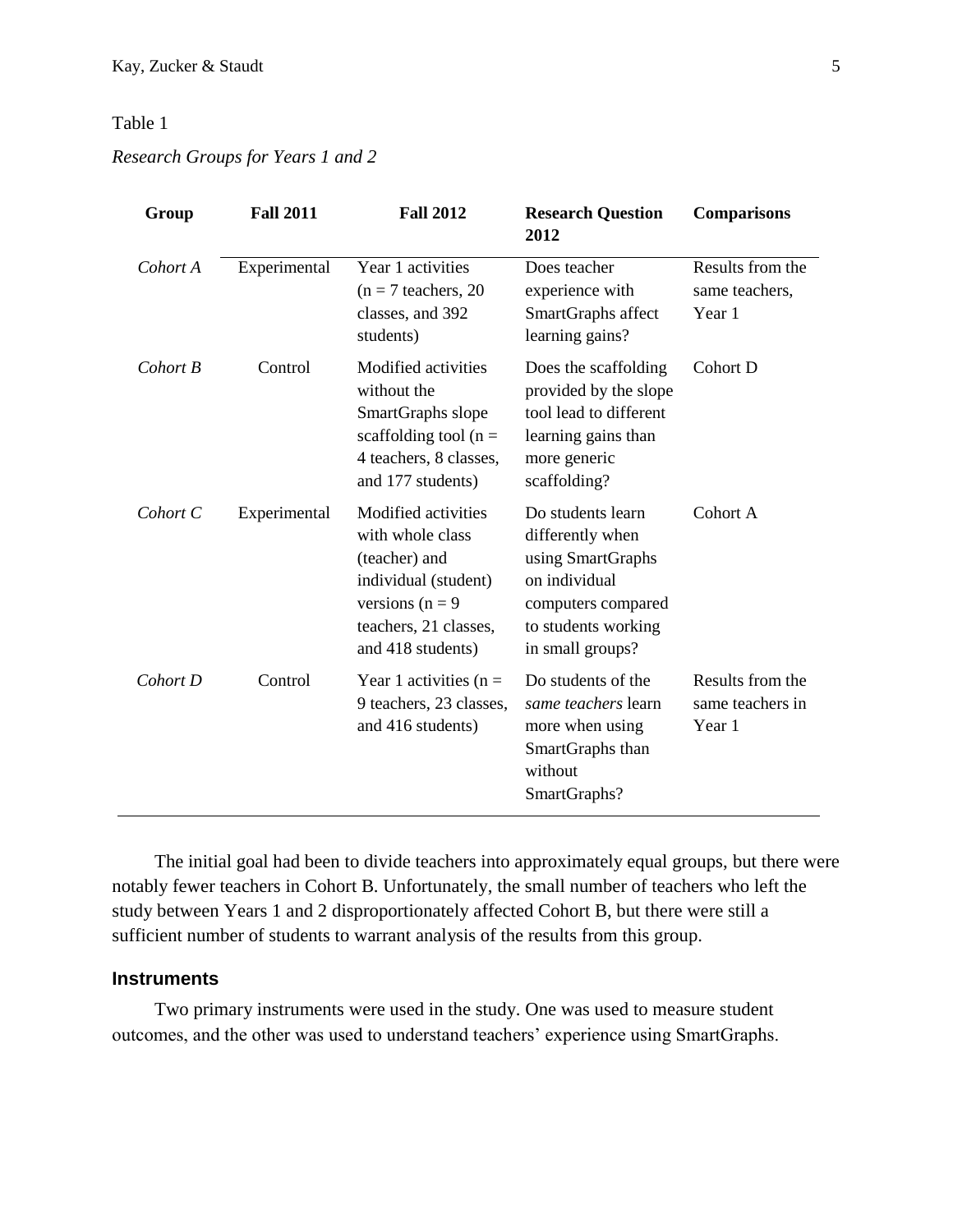#### **Assessment of Student Outcomes**

To examine student understanding, identical pre and post-tests were developed. To develop the test, we first developed a set of learning goals for the physical science motion unit, based on analyses of Pennsylvania's science standards and physical science textbooks used in the state. Eighth and ninth grade physical science teachers reviewed these learning goals to confirm that they are, in fact, the targets of instruction. An example of a learning goal used for this project is "Identify constant, positive, negative, and 0 rates of change in position with respect to time from a position-time graph." Then, an expert in item development was hired to construct test items linked to the learning goals. For content validation, physical science teachers examined the items to confirm they matched the learning goals, and that the items were grade appropriate. Tests with these items were piloted, and items that performed best in terms of reliability and validity, and that covered all of the learning goals, were compiled into one test. The test was composed of eight multiple-choice items and twelve open-response items based on a knowledge-integration format (Lee & Liu, 2009).

The test was expected to cover five SmartGraphs activities, but since the fifth activity (on gravity) was not available until the middle of the semester in the fall of 2011 (Year 1 of the research), many teachers had already given the post-test before that activity was available. Therefore, a first pre-post-test analysis examined all 20 test items, while a second analysis examined only the 16 items related to the first four SmartGraphs activities. For the second year of research (fall 2012), two of the twenty items were removed from the test. One multiple-choice item was removed because its content was not adequately covered in the five SmartGraphs activities. One open-response item was removed since it detracted from reliability and was inaccessible to most students, even on the post-test. One of these items was part of the 16 items used to evaluate the first four activities, so analyses looking at only these four activities across years only include 15 items.

## **Weekly Logs**

The other key source of information was teacher logs. After each week in which teachers taught motion, they were instructed to complete a log online that detailed what content was covered, what technology was used, and any special circumstances. In Year 1, nearly 500 teacher logs were completed, each accounting for one week for a particular section during the time teachers taught motion and gravity. In Year 1, the experimental teachers were also asked which SmartGraphs activities they used, how the activities worked in the classroom and how well they matched the physical science curriculum. In Year 2, all groups were asked about their experience with SmartGraphs. Cohort A was also asked how their experience compared with their first year using SmartGraphs, while Cohort C was asked how the particular format with only one sensor worked for that activity.

#### **Results**

Results from Year 1 are briefly summarized below. Then Year 2 results are presented.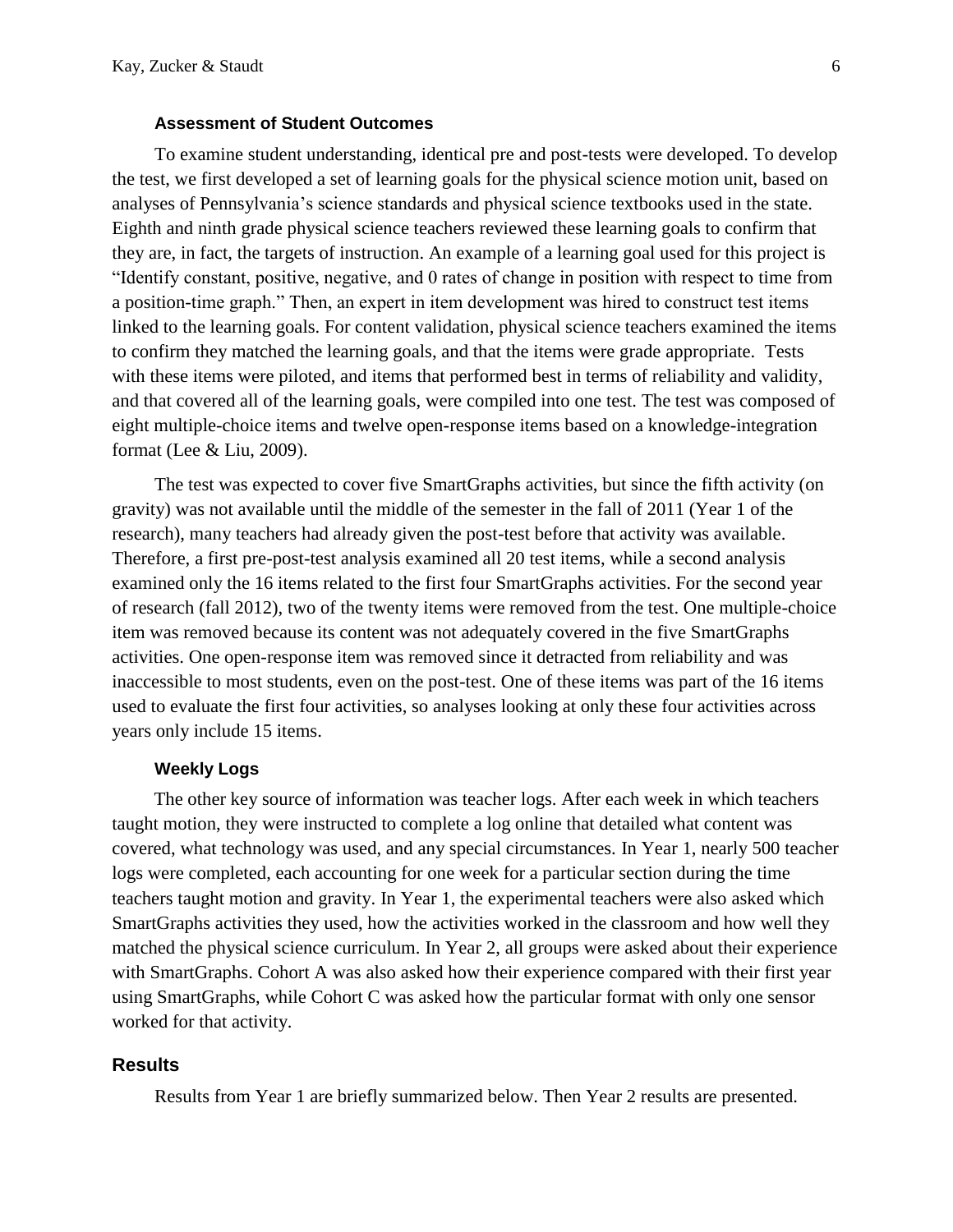#### **Year 1 Results**

The first year of the study included 1,686 students who took both the pre and post-tests. After eliminating items related to the fifth activity on gravity, results showed improvement for students in both experimental and control groups, but the gain scores were significantly greater for students in the experimental group. However the effect size difference was small (0.13 for the complete test). Results from teacher logs responding to items about the SmartGraphs activities showed that teachers felt the content was appropriate, addressed the class's learning goals, and helped students meet those goals. For 99% of the instances reports on the logs, teachers said they would use that activity again, either as is (63%) or with minor changes (36%). Thus while the difference in learning gains was small between the two groups, the teacher response to the activities was sufficiently positive to warrant further investigation of the strengths of SmartGraphs in Year 2. (Further results from the first year of the study can be found in Kay, Zucker, & Staudt, 2012.)

#### **Year 2 Results**

In the second year of the study, there were 1,403 students who completed both the pre- and post-tests. The test was composed of 7 multiple-choice items (worth 1 point each) and 11 openresponse items (worth up to 4 points each) for a total of 51 possible points on the test. Because of the structure of the rubric for the open-response items, receiving 4 points on any given item was extremely difficult, therefore, the maximum points scored on the pre-test was 43 with a median of 16, and the maximum points scored on the post-test was 45 with a median of 23. Results of the pre and post-tests by cohort are shown in Table 2. When computing multiple-choice scores, the multiple-choice portions of open-response items were included, so there are a total of 13 multiple-choice items evaluated for this score.

#### Table 2

#### *Results of Pre and Post-Tests*

|                                                         | <b>Cohort A</b><br>$n = 392$ |      |                                     | <b>Cohort B</b><br><b>Cohort C</b> |      |           | <b>Cohort D</b> |           |
|---------------------------------------------------------|------------------------------|------|-------------------------------------|------------------------------------|------|-----------|-----------------|-----------|
|                                                         |                              |      | $n = 177$                           |                                    |      | $n = 418$ |                 | $n = 416$ |
|                                                         | Pre                          | Post | <b>Pre</b>                          | Post Pre Post                      |      |           | Pre             | Post      |
| <b>Total Score</b>                                      |                              |      | 13.94 20.77 18.02 25.80 18.33 22.54 |                                    |      |           | 15.38 21.12     |           |
| Multiple-Choice Score                                   | 5.68                         |      | 8.10 6.71 9.27                      |                                    | 6.80 | 8.66      | 6.02            | 8.18      |
| Open-Response Score 11.04 16.61 14.54 20.82 14.89 18.00 |                              |      |                                     |                                    |      |           | 12.41 16.84     |           |

For all question types, students in Cohorts A and D started significantly below students in Cohorts B and C, as measured by analysis of variance (ANOVA). Also on all three measures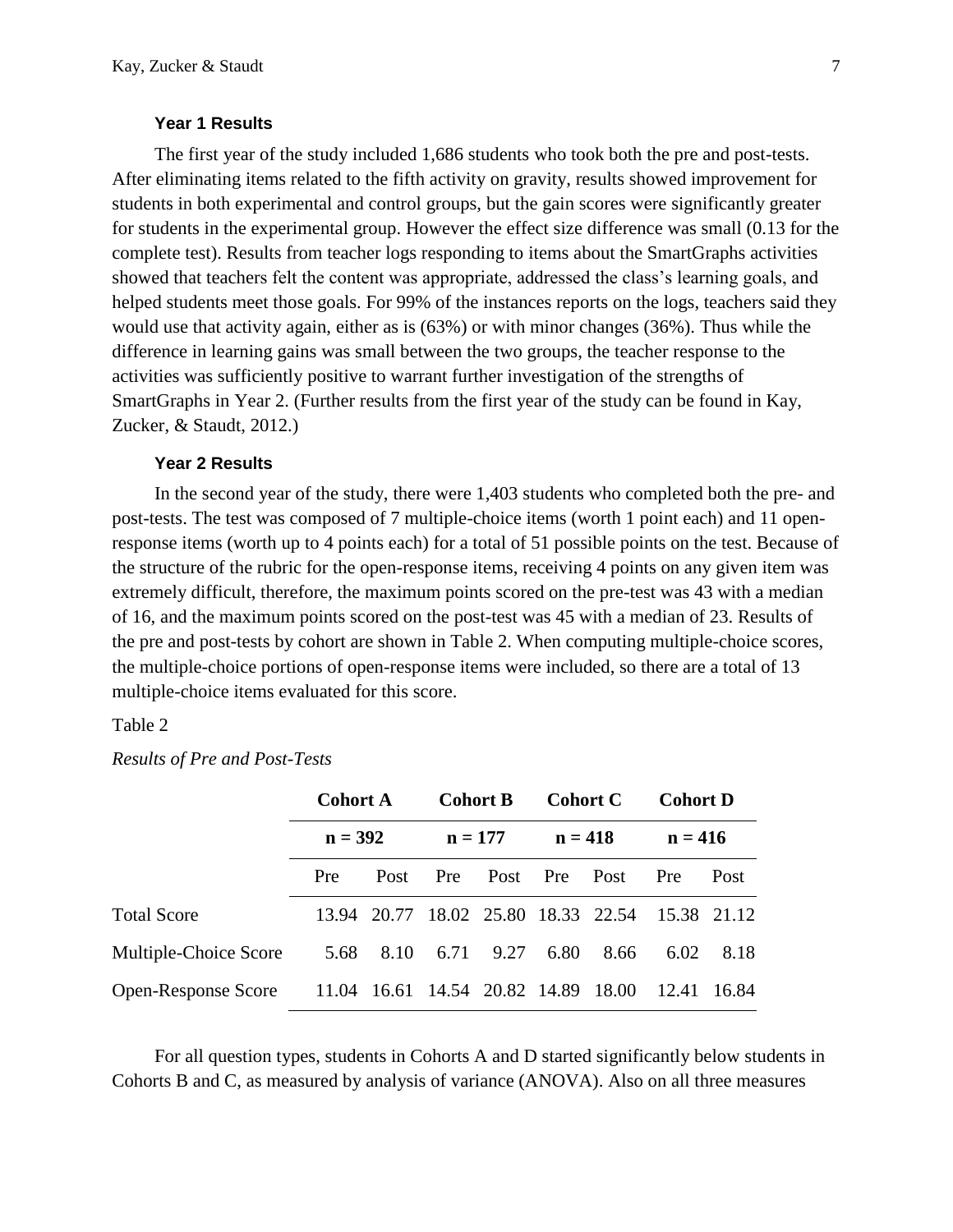(total score, multiple-choice score, and open-response score), students in all cohorts significantly improved from pre-test to post-test.

Table 3 and Figure 1 show the gain scores for each cohort of students. ANOVA showed significant differences between cohorts for all three scores. For all three scores, Cohort C (one sensor for the teacher and individual computers without sensors for the students) always showed significantly lower gains than Cohorts A and B, and significantly lower gains from Cohort D for total score and open-response score. For the total test score gain, Cohort B (no slope tool) showed significantly greater gains than Cohort D, the group that used the slope tool. Both Cohorts A and B showed significantly greater gains than Cohort D for open-response score.

## Table 3

## *Results of Pre and Post-Test: Gain Scores*

|                            | <b>Cohort A</b> | Cohort B Cohort C |           | <b>Cohort D</b> | All students |
|----------------------------|-----------------|-------------------|-----------|-----------------|--------------|
|                            | $n = 392$       | $n = 177$         | $n = 418$ | $n = 416$       | $n = 1403$   |
| <b>Total Score</b>         | 6.83            | 7.78              | 4.21      | 5.74            | 5.85         |
| Multiple-Choice Score      | 2.42            | 2.56              | 1.86      | 2.15            | 2.19         |
| <b>Open-Response Score</b> | 5.57            | 6.28              | 3.11      | 4.43            | 4.58         |

#### Figure 1

Results of Pre and Post-Test: Gain Scores



Also, in the second year of the study 328 logs were completed across all teachers in all cohorts. Each teacher completed a log for each section participating in the research (up to three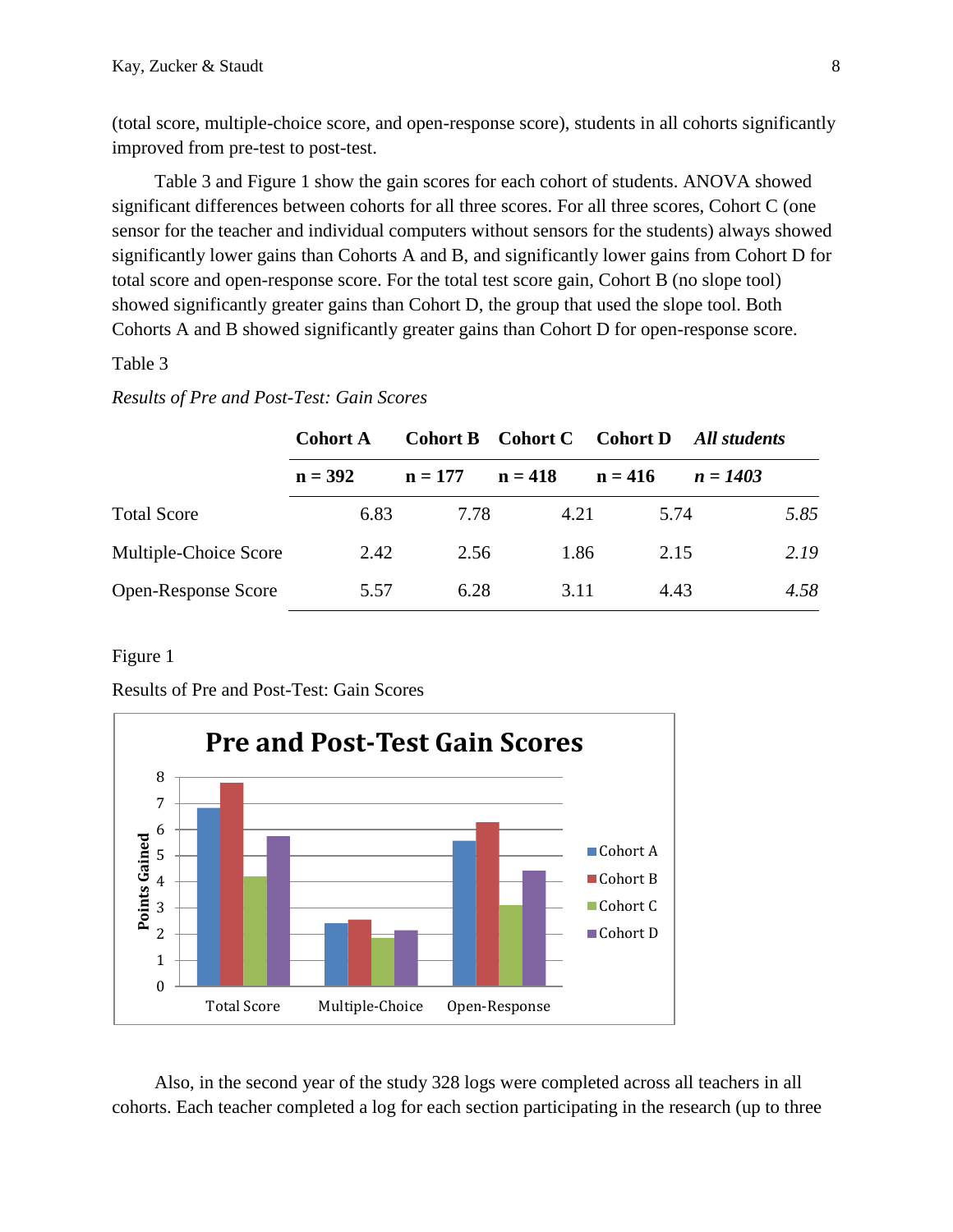sections) starting the first week they taught motion until the week they administered the post-test to that class.

Table 4 shows teacher responses to two questions asked about each activity they completed. In the first column, the amount of agreement with the statement "The activity helped my students meet the learning goals" is shown. As can be seen from the table, the great majority of teachers felt that the activity did meet the learning goals of the class. The last column of Table 4 shows teacher responses to the question "Would you use this activity in your classroom again?" Again, the responses were overwhelmingly positive.

#### Table 4

|              | The activity helped my students | Would you use this activity   |
|--------------|---------------------------------|-------------------------------|
|              | meet the learning goals.        | in your classroom again?      |
|              | Strongly Agree or Agree         | Yes or Yes with minor changes |
| Cohort A     | $100\%$ (n=90)                  | $100\%$ (n=91)                |
| Cohort B     | $95\%$ (n=40)                   | $95\%$ (n=40)                 |
| Cohort C     | $96\%$ (n=81)                   | $99\%$ (n=81)                 |
| Cohort D     | $86\%$ (n=114)                  | $92\%$ (n=115)                |
|              | $94\%$ (n=325)                  | $96\%$ (n=327)                |
| <b>TOTAL</b> |                                 |                               |

*Selected Responses from Weekly Logs in Year 2 (2012)*

The most positive responses came from Cohorts A and C. You will recall that these two groups of teachers had used the SmartGraphs activities the previous year. The least positive responses came from Cohort D. It should also be recalled that Cohorts B and D used five activities, including the fifth activity (Was Galileo Right?) about acceleration due to gravity. Cohorts A and C did not use the gravity activity so their results would be comparable with what they had completed the previous year. Therefore, it made sense to examine if responses for "Was Galileo Right?", the fifth activity, were different from the results for all activities taken together. In fact, for this activity, only 73% of the teachers in Cohorts B and D agreed or strongly agreed with the statement "The activity helped my students meet the learning goals." Also, only 77% of teachers would use this activity in their classroom again, either as is or with minor changes. Therefore, it seems likely that the differences in teachers' attitudes between the cohorts was a result of use of this fifth activity.

#### **Comparison of Year 1 and 2 Results**

Four research questions focus on a comparison of Year 1 and Year 2 data. Findings about each of these questions are discussed below.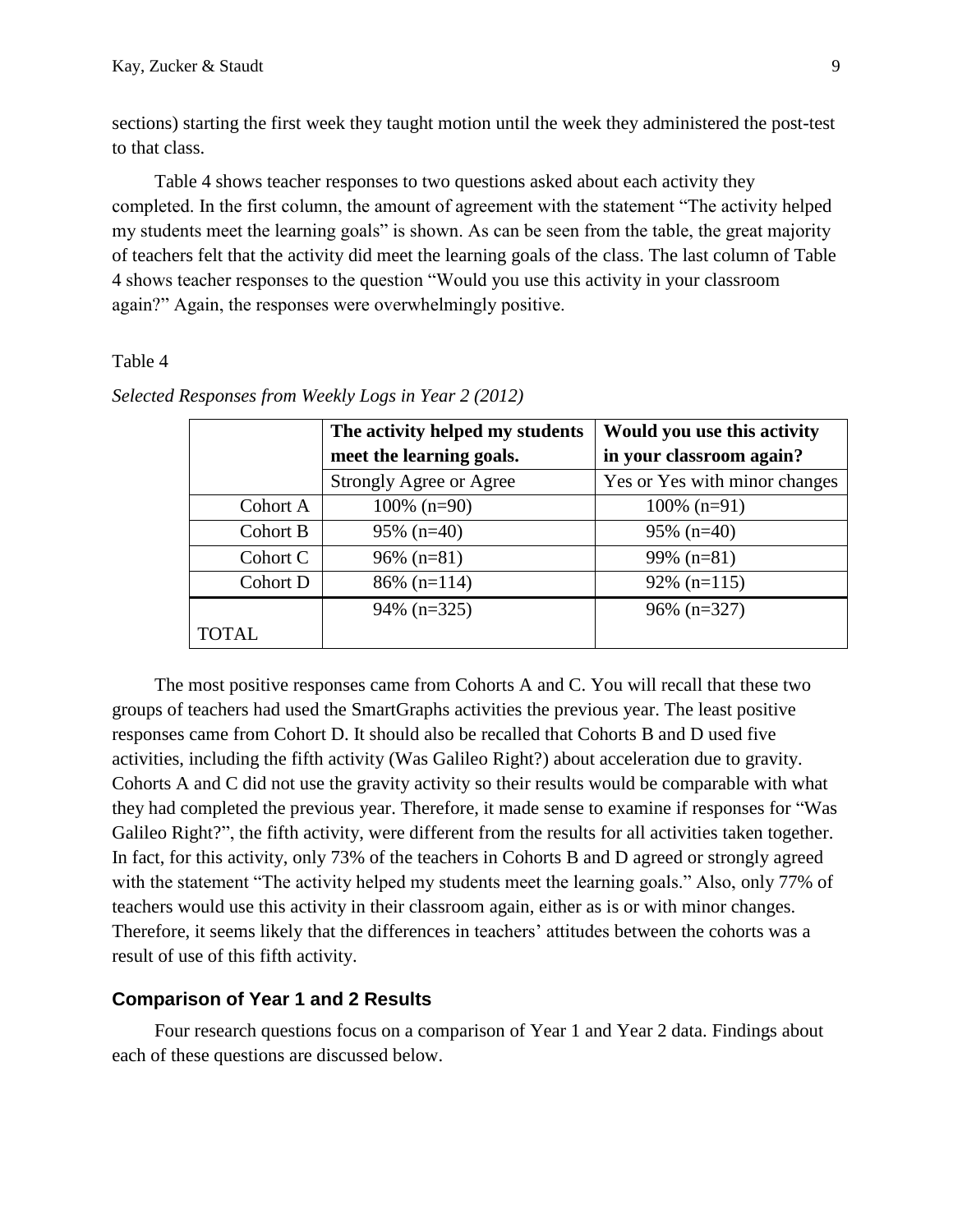# **Research Question 1: Does teacher experience with SmartGraphs affect learning gains?**

To answer the first research question, results from students of Cohort A teachers were compared from Year 1 (2011) to Year 2 (2012). Because many of the teachers in Cohort A were unable to use the fifth activity during the first year, they were instructed to only complete the first four activities in the second year so that results could be compared to Year 1. To answer this research question, the fifteen items unrelated to the fifth activity were compared across years. There were 5 multiple-choice questions and 10 open-response questions, for a possible point total of 45. Across all 15 questions there were 11 multiple-choice items (using the multiplechoice parts of open-response items as part of this score) for 11 possible multiple-choice points. The open-response score was composed of scores from the 10 open-response items, worth a total of 40 points. The mean scores for Cohort A students in the two years are shown in Table 5.

#### Table 5

|                             |                 | $2011(n = 416)$  | $2012 (n = 392)$ |                  |  |
|-----------------------------|-----------------|------------------|------------------|------------------|--|
|                             | <b>Pre-Test</b> | <b>Post-Test</b> | <b>Pre-Test</b>  | <b>Post-Test</b> |  |
| Total Score (45)            | 12.32           | 18.42            | 11.34            | 17.46            |  |
| <b>Multiple-Choice (11)</b> | 4.96            | 6.24             | 4.52             | 6.67             |  |
| <b>Open-Response</b> (40)   | 10.34           | 15.53            | 9.61             | 14.72            |  |

*Pre and Post-Test Results by Year for Cohort A Students*

There was no significant difference between years for total test scores and open-response scores on either the pre-test or post-test. However, there was a significant difference between years for both the multiple-choice pre-test and multiple-choice post-test, with the 2011 students outperforming the 2012 students on the pre-test, but 2012 students outperforming the 2011 students on the post-test. Gain scores (Figure 2) confirm this difference, showing that the gains for total score and open-response score were nearly identical between years, but the difference in gains for multiple-choice scores was significantly different by year ( $t = -7.348$ , df = 806, p < .0005), with greater gains in 2012 than in 2011. The multiple-choice score indicates a factual understanding of comments as opposed to the open-response items, which reflect a deeper ability to explain the items. Thus the increase in multiple-choice gains would indicate that students understood more of the concepts taught in SmartGraphs better during the second year.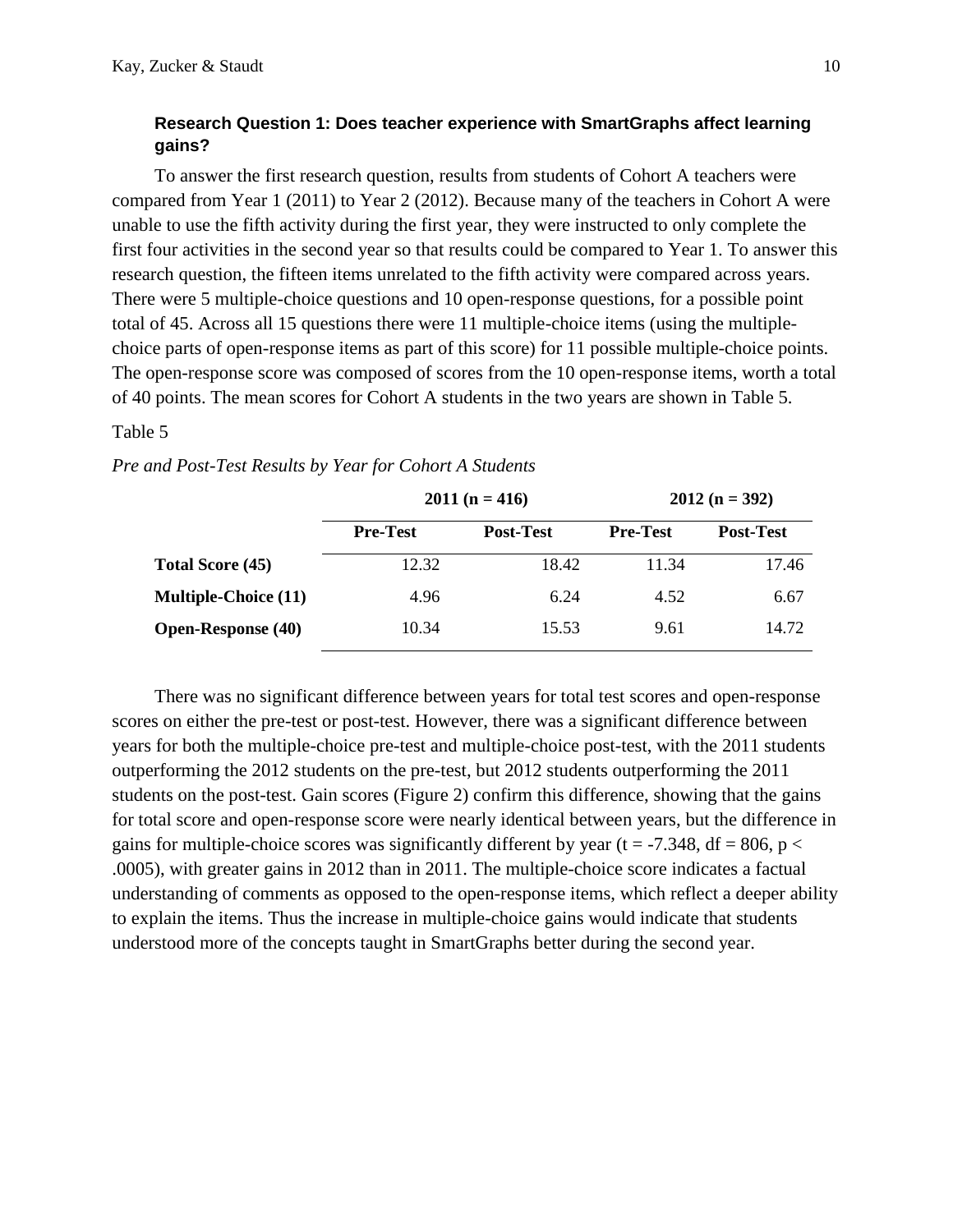# Figure 2



*Pre and Post-Test Gains by Year for Cohort A Students*

Weekly logs continued to show satisfaction with the activities from 2011 to 2012, with the ceiling for agreement eliminating the possibility for improvement. For example, in 2011, 100% of Cohort A teachers agreed or strongly agreed with the statement "The activity helped my students meet the learning goals," and again 100% agreed with the statement in 2012. Similarly, in 2011, 100% of Cohort A teachers said they would use the activity again as is or with minor changes, and in 2012, 100% of teachers still would use the activity again. Teacher comments however supported the idea that experience with the activities was helpful in their implementation of the activities. For example:

*I prepped more for the activity this time – I went through all of the key terms, checked for understanding and demonstrated how to do the activity before the students actually did it. When they started it, the process ran smoother.*

*I am more confident, and know more what to expect to help students.*

*I found the experience using this activity this year as compared to last year much easier. I was able to troubleshoot issues and felt more prepared.*

Overall, while the experience of the teacher only lead to small increases in learning gains, the increase in teacher comfort and confidence was evident and important to the implementation of activities.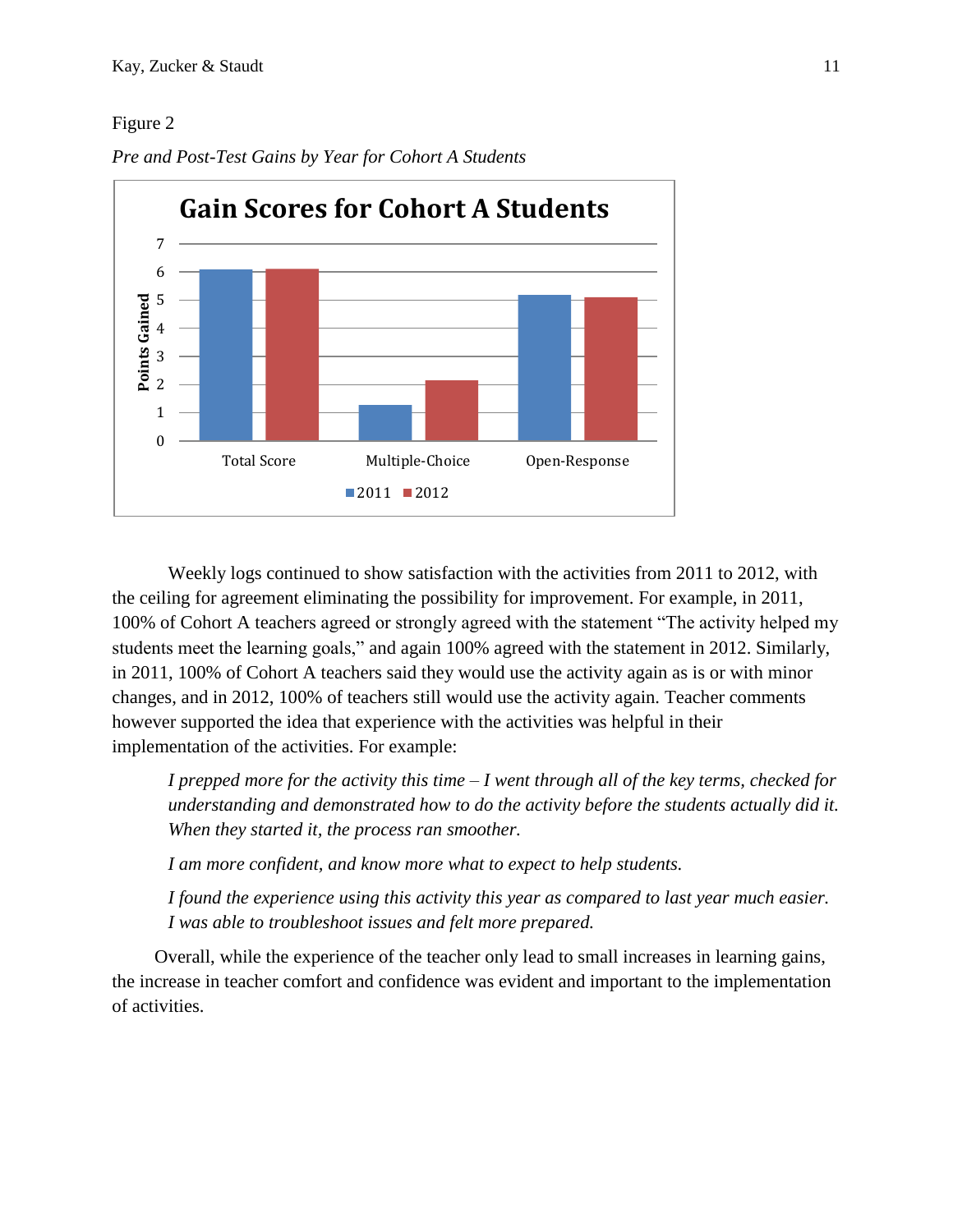# **Research Question 2: Does the scaffolding provided by the slope tool lead to different learning gains than more generic scaffolding?**

In order to specifically assess differences in learning gains by access to the slope tool, lessons were created with the slope tool removed as described previously. Cohort B used these revised activities whereas Cohort D used the activities with the slope tool. As was previously noted, Cohort B students had significantly higher gains than Cohort D students on both the total test score and the open-response test score. This would imply that the use of the slope tool leads to decreased learning gains. In order to examine this further, learning gains for the same 18 items were examined from Year 1 of the study. In Year 1, the gains of Cohort B were significantly greater than the gains of Cohort D in all three categories. However the increase in gains from 2011 to 2012 was less for Cohort B than for Cohort D, indicating that Cohort D may be "catching up." This difference in gains for the total score is shown in Figure 3. Results for multiple-choice and open-response scores are similar.

# Figure 3



*Gain Scores of Cohorts B and D by Study Year*

Items from the 2012 assessment that specifically included computation of slope were examined further. There were three multiple-choice items and two open-response items. Results for these five items are shown in Table 6. As seen in the table, three of the slope items (3, 6, and 10) do not show significant differences in gains for Cohorts B and D, but two items (2 and 16) do show significant differences. But again, these differences favor Cohort B.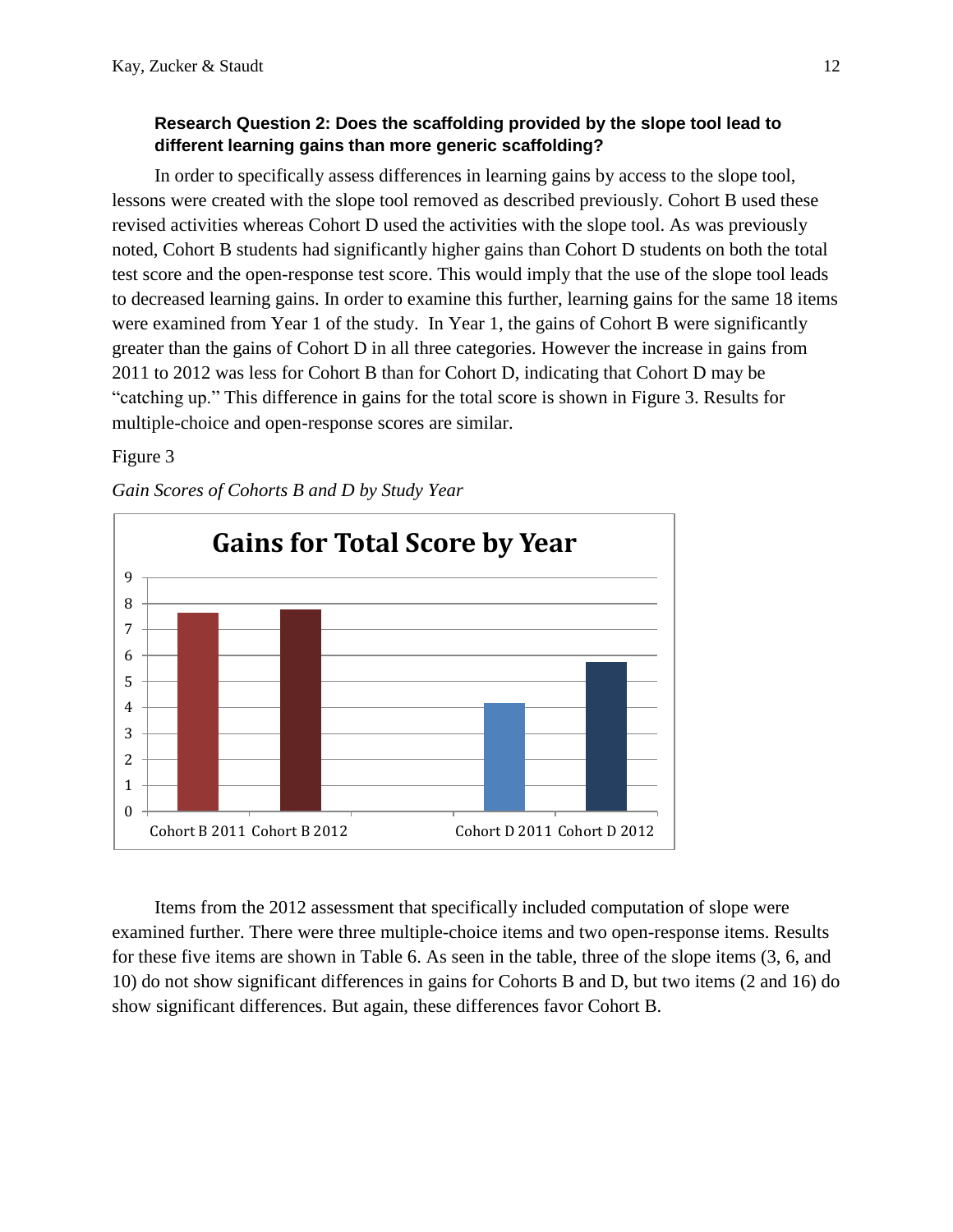#### Table 6

|                       |         | <b>Cohort B</b> |      | <b>Cohort D</b> |           |      |      |                                                 |
|-----------------------|---------|-----------------|------|-----------------|-----------|------|------|-------------------------------------------------|
|                       |         | $n = 177$       |      |                 | $n = 416$ |      |      |                                                 |
|                       |         | Pre             | Post | Mean Gain       | Pre       |      |      | Post Mean Gain Significant difference in gains? |
| Multiple-<br>Choice   | Item 2  | 0.37            | 0.78 | 0.41            | 0.30      | 0.60 | 0.30 | $t = 2.202$ , df = 591, p = .028                |
|                       | Item 3  | 0.65            | 0.82 | 0.17            | 0.56      | 0.72 | 0.16 | $t = 0.212$ , df = 591, p = .832                |
|                       | Item 6  | 0.40            | 0.75 | 0.34            | 0.36      | 0.61 | 0.25 | $t = 1.561$ , df = 591, p = .119                |
| Open-<br>Respo<br>nse | Item 10 | 1.34            | 1.80 | 0.46            | 1.04      | 1.47 | 0.44 | $t = 0.252$ , df = 591, p = .801                |
|                       | Item 16 | 0.82            | 1.89 | 1.07            | 0.70      | 1.45 | 0.75 | $t = 2.925$ , df = 591, p = .004                |

#### *Gains on Items Involving Computation of Slope*

That the group without slope scaffolding performed significantly better than the group with the slope tool could be an artifact of the particular teachers in these cohorts, as students of the same teachers in Cohort B also had greater gains than students of Cohort D in the first year of the study when neither group was using SmartGraphs. However, the size of the sample (593 students in 31 classes) suggests that this is an unlikely explanation.

Thus, these results disprove our original hypothesis, that the scaffolding included in the slope tool, providing connections between text, graph, and table, helps students more than generic scaffolding (not graphically tied to the particular graph shown to students).

# **Research Question 3: Do students learn differently when using SmartGraphs on individual computers compared to students working in small groups?**

For this question, students in Cohort A compared to Cohort C students. Both groups used four SmartGraphs activities in Year 1. As described above, the activities for Cohort C were modified into teacher and student versions, with only one sensor required (to use with the teacher version). By contrast, Cohort A teachers could assign the activities however worked best with their classes. The great majority of teachers in Cohort A had students work in small groups, with an average of five sensors per class (i.e., five groups, each with one sensor and one computer).

To examine the data pertaining to this research question, the weekly logs from the three activities which required sensors were compared for Cohort A and Cohort C teachers. In Cohort A, there were 69 instances of sections using one of the three motion sensor activities. In 86% of the cases using these three activities the teachers *strongly agreed*, "the activity helped my students meet the learning goals." In 97% of the cases teachers reported they would use the activities again "as is" while in 3% of the cases they reported they would use the activities again "with minor changes."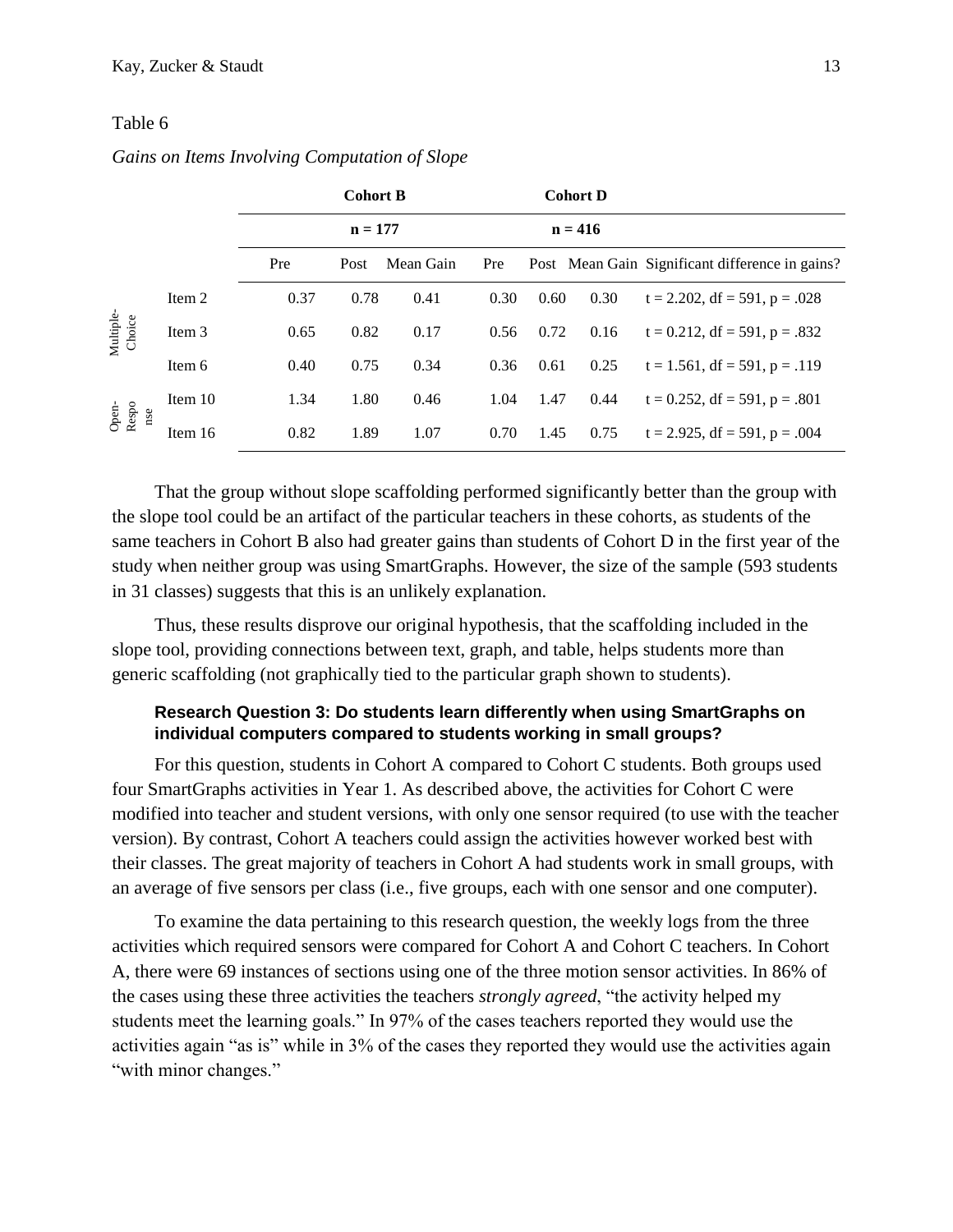In Cohort C there were 60 instances of sections using one of the three motion sensor activities. In 52% of the cases using these three activities the teachers *strongly agreed*, "the activity helped my students meet the learning goals." In 70% of the cases teachers reported they would use the activities again "as is" while in 28% of the cases they would use the activities again "with minor changes." In the other 2% of cases teachers reported they would not use the activity again.

There was one activity (Describing Velocity) that did not require use of a motion sensor. In Cohort A 78% of the time that teachers used that activity with a section they reported they strongly agreed, "the activity helped my students meet the learning goals," and 100% of the time they would use it again "as is." When Cohort C teachers used that activity, 48% of the time they strongly agreed, "the activity helped my students meet the learning goals," and 48% of the time they reported they would use the activity again "as is."

Explaining these differences is challenging. It is possible that these teachers' experiences using only one sensor per class for the first three activities biased their perceptions of the fourth (non-sensor) activity. It is also possible that the teachers differed in their opinions about the value of the activities as early as last year. To test the latter proposition, we used last year's data set and divided the experimental teachers into the same two cohorts, A and C. Indeed, we find that they did differ in their perceptions of the value of activities in 2011, as shown in Table 7.

#### Table 7

|              | <b>SENSOR ACTIVITIES</b>            |                 | <b>DESCRIBING VELOCITY</b>          |                 |  |  |
|--------------|-------------------------------------|-----------------|-------------------------------------|-----------------|--|--|
|              | Helped students<br>(strongly agree) | Use again as is | Helped students<br>(strongly agree) | Use again as is |  |  |
| Group A 2011 | 86%                                 | 77%             | 74%                                 | 70%             |  |  |
| Group A 2012 | 86%                                 | 97%             | 78%                                 | 100%            |  |  |
| Group C 2011 | 60%                                 | 64%             | 64%                                 | 52%             |  |  |
| Group C 2012 | 52%                                 | 70%             | 48%                                 | 48%             |  |  |

*Opinions of Cohort A and C Teachers About SmartGraphs activities in 2011 and 2012*

These data tend to show that Cohort A teachers' second year of experience using the activities in the same manner increased their confidence in the activity, especially their opinion that they would use the activity again "as is." In contrast, Cohort C teachers, who used the sensor activities in a different way the second year than the first year, did not exhibit growing confidence in using the activities—even the non-sensor activity.

In response to the question, "Was this an effective method to use SmartGraphs activities with your class? Please explain," there were many comments to the effect that the single sensor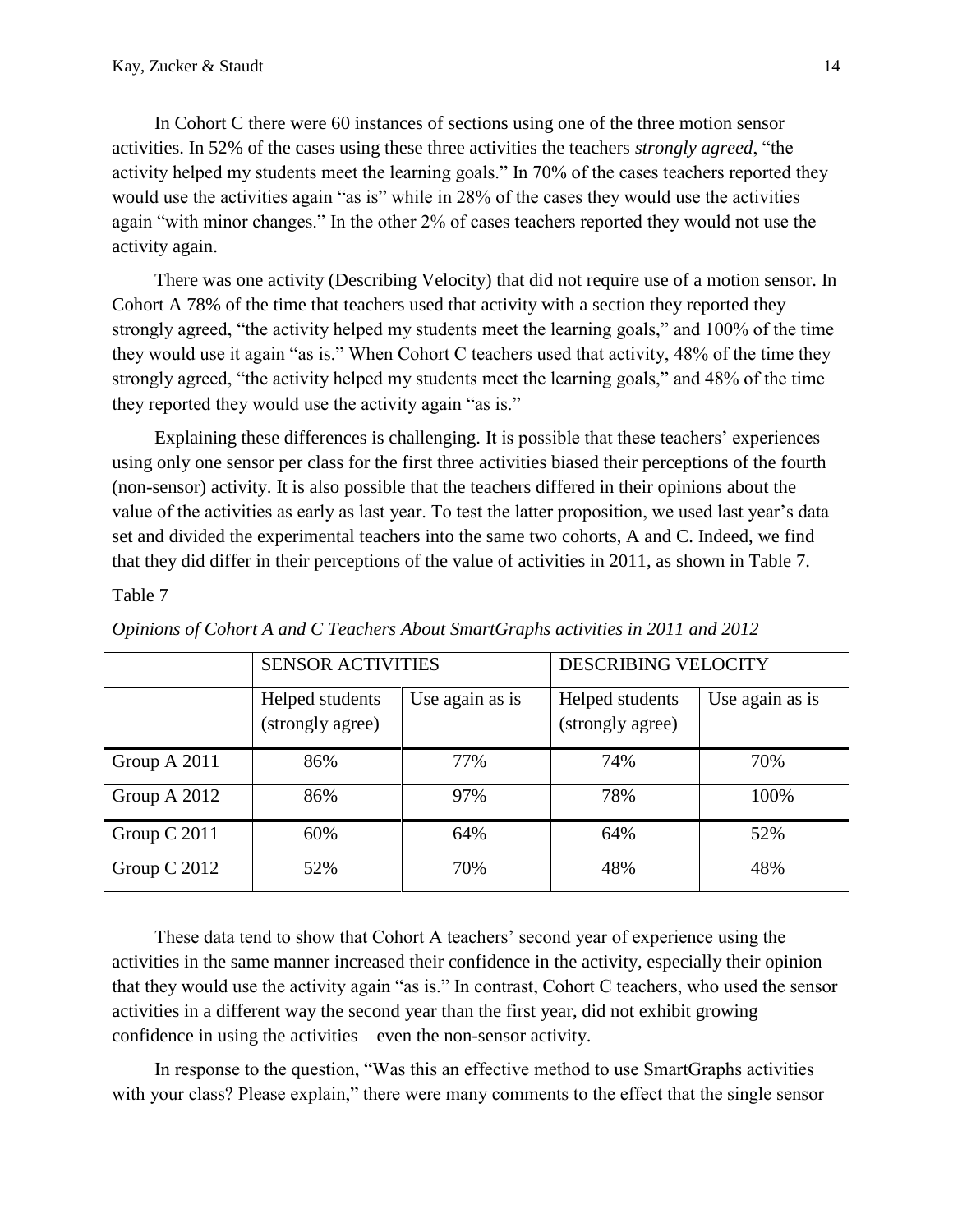was an effective method. For example, one teacher wrote, "Yes, it went very well with our class discussions and lessons." Another comment was, "Yes. I think overall the students learned better by completing the activity together [and] then, trying the rest of the lab on their own."

However there were also indications some teachers were not enthusiastic about using a single sensor in the teacher version of the activity (and no sensors in the student version of the same activity) and teachers provided reasons why. Here are some of the negative comments teachers in Cohort C made:

*No. … I will never do this activity as a full class again. The small group work was so much better in terms of student collaborating and time wise, where you don't have to wait for the slower students to finish answering questions and before you know it the class period is over. I feel that I have wasted so much time this unit waiting.*

*I actually did not like doing this activity as a whole class. I found it difficult to keep track of what page the students were supposed to be on versus what page the projector was on. I didn't like that not all students were able to take a turn creating a graph with the motion sensor. I also didn't like how the whole class was stuck waiting for a few slower students to finish before we could move on to the next page and the activity does not allow for collaboration among students (students teaching other students).*

*I prefer having them work in lab groups since the computers don't all move at the same rate sometimes students get behind where we are working.*

As seen previously (in Figure 1), gain scores from students in Cohorts A and C were significantly different, with Cohort A showing greater gains than Cohort C. This was true for the complete test as well as when the items related to the fifth activity were removed (because Cohorts A and C did not use the fifth activity). In the first year of the study, gains were also greater for Cohort A students, but the difference was significant only when looking only at items related to the first four activities. Thus the differences between the gains of students in Cohorts A and C may reflect a difference between these two groups of teachers more than a result of the difference in use of the sensors. Thus the effect of presentation mode (one sensor or many sensors per class) likely does not affect learning gains.

In summary, although the evidence is somewhat ambiguous, and not all teachers agreed, it appears that there is greater enthusiasm by teachers for using multiple sensors with small groups of students, rather than a single sensor projected for the whole class to see.

# **Research Question 4: Do students of the** *same teachers* **learn more when using SmartGraphs than without SmartGraphs?**

While the first year of the study compared learning gains between students taught by teachers with or without SmartGraphs software—a classic experimental trial—one advantage of a two-year study is the ability to compare students of the same teachers teaching without and then, a year later, with the SmartGraphs software. While the students between years have changed, it is expected that there are enough constants between the years, such as school,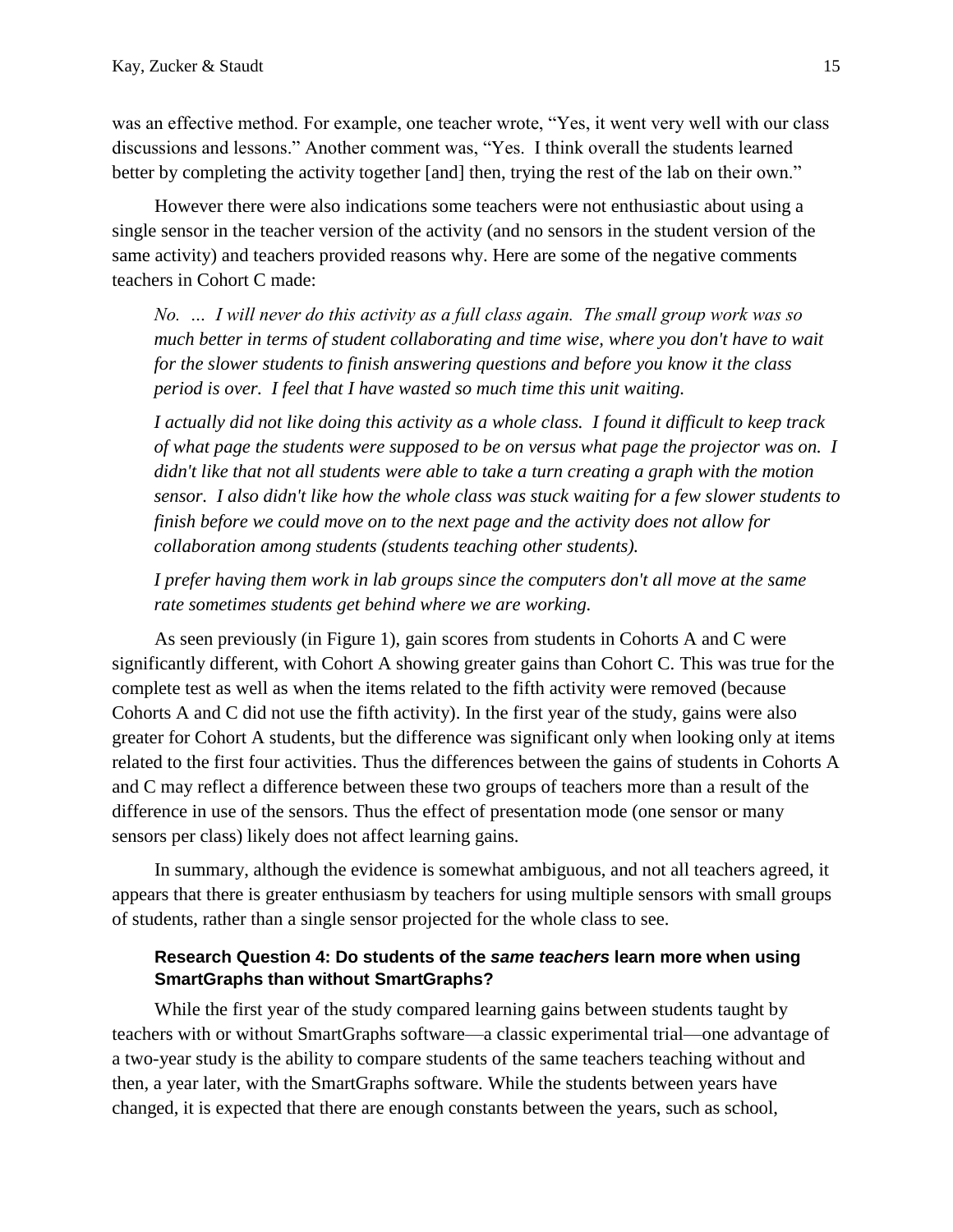population characteristics, curriculum, and teaching style, that a two-year comparison between students of the same teachers should have strong credibility.

In order to make this comparison, the 18 items that were common between the assessments in both years were used to compute scores and gain scores. Results are shown in Table 8 and Figure 4 for students of teachers in Cohort D, who used SmartGraphs in 2012 but not in 2011.

# Table 8

# *Pre and Post-Test Results by Year for Cohort D Students*

|                             |                 | $2011(n = 365)$  | $2012(n = 416)$ |                  |  |
|-----------------------------|-----------------|------------------|-----------------|------------------|--|
|                             | <b>Pre-Test</b> | <b>Post-Test</b> | <b>Pre-Test</b> | <b>Post-Test</b> |  |
| <b>Total Score (51)</b>     | 14.01           | 18.17            | 15.38           | 21.12            |  |
| <b>Multiple-Choice (13)</b> | 5.68            | 7.30             | 6.02            | 8.18             |  |
| <b>Open-Response (44)</b>   | 11.14           | 14.49            | 12.41           | 16.84            |  |

# Figure 4





In the second year of the study, students of Cohort D teachers had significantly higher pretest scores (for total score and open-response score), but even with this difference in starting point, the gains were also significantly higher for all three categories (total score:  $t = -3.907$ , df = 779, p  $\lt$  .0005; multiple-choice score: t = 03.257, df = 779, p = .001; open-response score: t = -2.911, df = 779,  $p = .004$ ).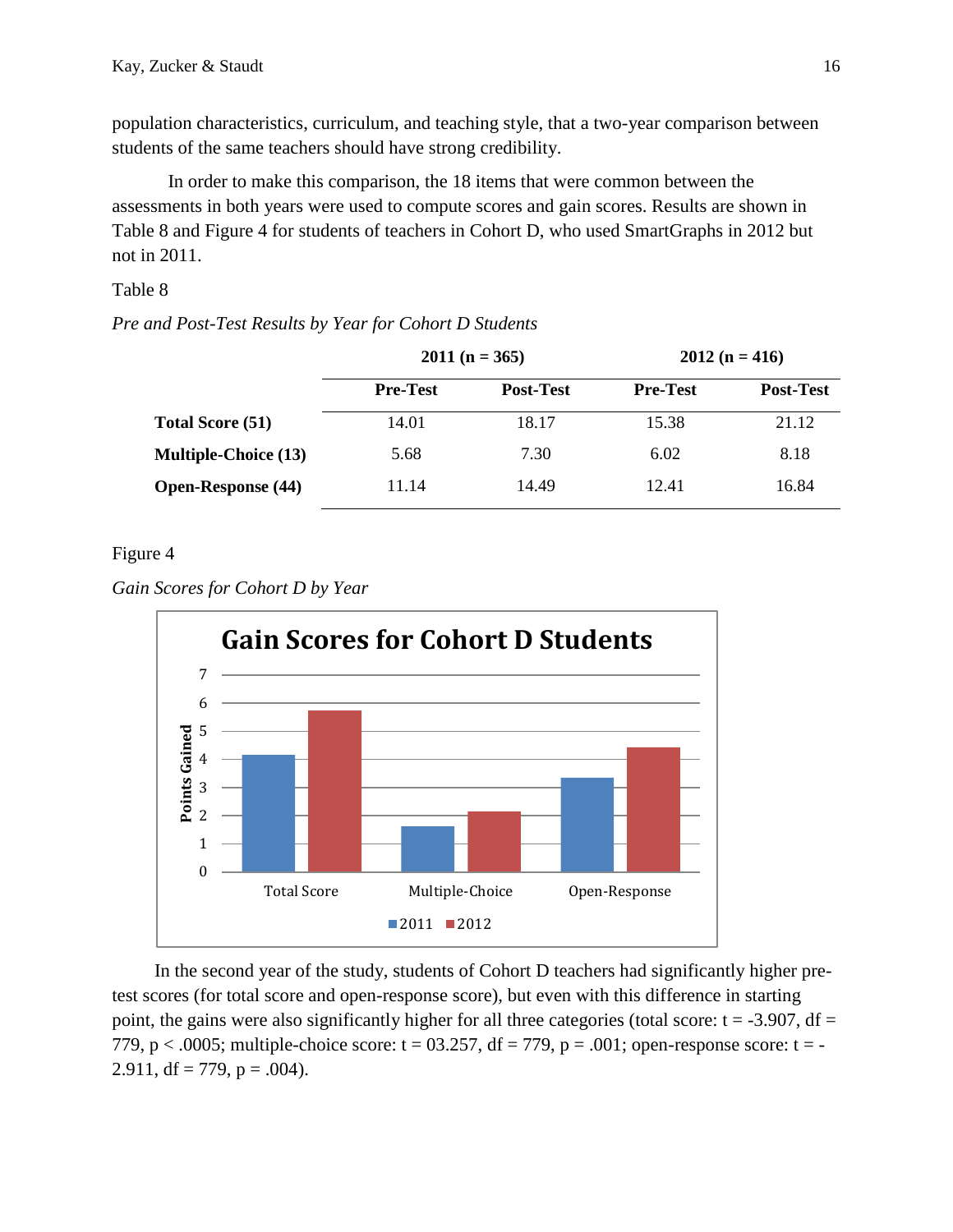Based on this information one can conclude that use of SmartGraphs leads to greater learning gains than instruction by the same teachers using the same textbooks but without SmartGraphs. Although usually considered small, the effect size differences between years are greater for this two-year comparison than the effect size comparing outcomes for the experimental and control groups in Year 1. Specifically, comparing 2012 and 2011 results for Cohort D, the effect size for the total score gain was  $d = 0.28$ , for the multiple-choice gain was  $d$  $=$  .23, and for the open-response gain was 0.31, showing higher student outcomes in 2012 when SmartGraphs was used. In terms of learning gains, an effect size of 0.28 corresponds to moving a student from the 50th percentile (on the total score) to the 61st percentile.

# **Conclusions**

 $\overline{a}$ 

Multiple analyses of data from this two-year randomized experimental study allow us to reach five conclusions. We have a high degree of confidence in these conclusions.

**1. Using SmartGraphs activities that focus on the motion of objects as a supplement to normal instructional activities in physical science classes results in statistically significant learning gains for students.** This conclusion was reached in Year 1, and then confirmed with a new set of comparisons in Year 2. Replicating the finding makes us more confident that the conclusion is correct, as does the large number of schools, teachers, and students who participated in the research. $<sup>1</sup>$ </sup>

**2. Teachers overwhelmingly reported that the activities helped students achieve learning goals for this unit of study, and that they would use the activities in the future.** Once again, the Year 1 finding was replicated in Year 2. For example, on 94% of the weekly logs submitted in Year 2 teachers agreed or strongly agreed that, "the activity helped my students meet the learning goals" (Table 4).

**3. Teachers who used SmartGraphs for a second year had greater confidence in their use of the activities.** Although this finding is not surprising, it is a reminder that changing instructional practice takes time. Teachers need time to learn and become comfortable with new ways of teaching. Although there was not a greater gain on students' total test score in Year 2, the score on the multiple-choice portion of the test was statistically higher in 2012 than in 2011, suggesting that teachers' greater confidence using the activities also had a favorable impact on student learning (Figure 2).

**4. The scaffolding tool we developed to help students understand slope apparently did not add value to the activities.** This is a surprising finding to the project team because we expected the slope tool would be valuable, or we would not have created it. Yet both an analysis of total test score and an analysis of test items specifically focusing on slope did not show an advantage for students in the cohort using the slope tool, as compared to students receiving

<sup>&</sup>lt;sup>1</sup> We recognize that this data would best be analyzed using hierarchical linear modeling to account for the clustered nature of classroom data. This analysis will be completed for future results to accompany the results presented here.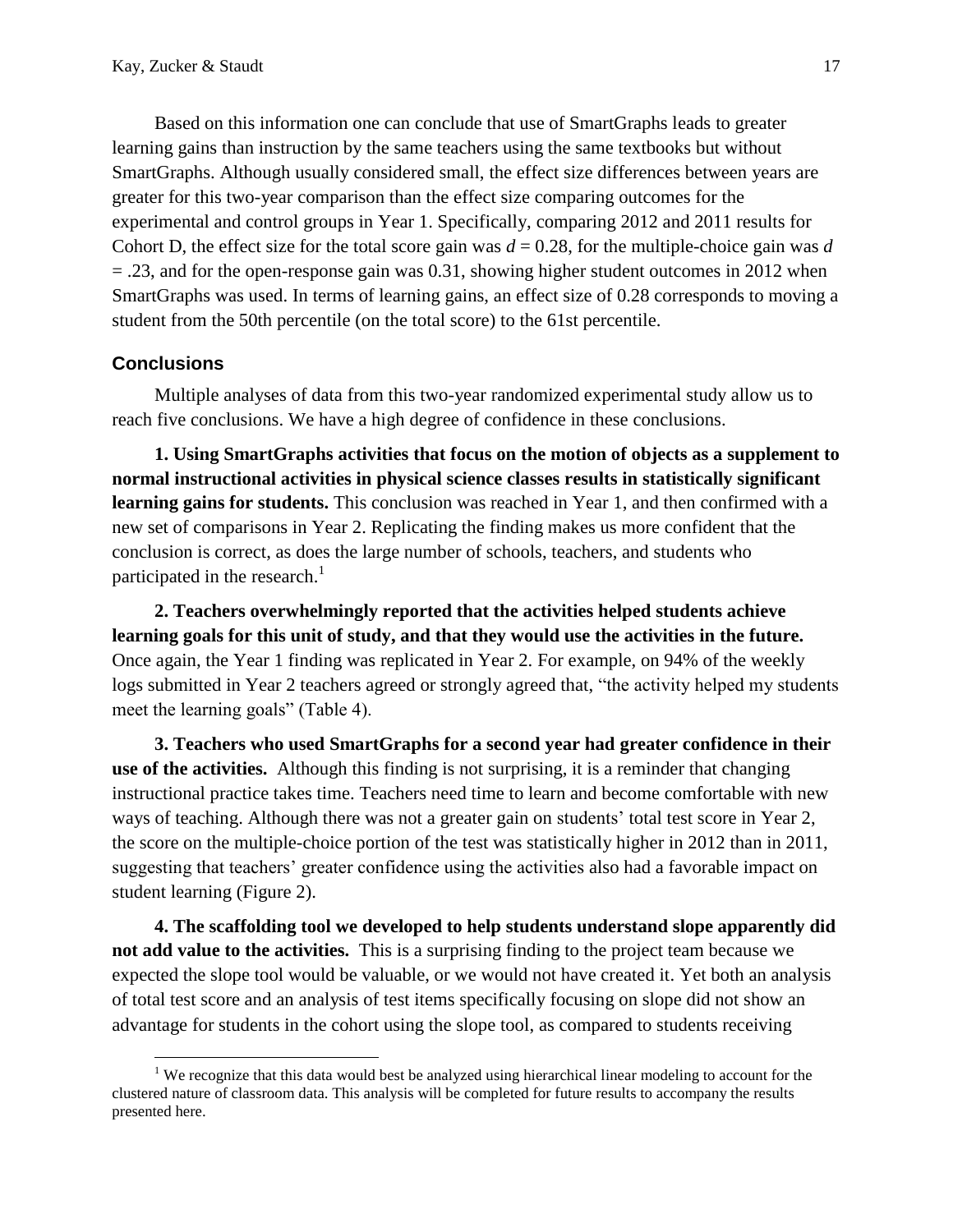generic hints about slope (Table 6). One possible explanation for this finding is that many more students had difficulty calculating the slope of a line on a position-time graph than we expected. In one activity, for example, where the velocity was a whole number (2 meters per second), about 60% of students asked to calculate the slope provided an incorrect answer (which then resulted in them responding to scaffolding questions about slope provided by the slope tool, such as calculating the "rise" and the "run" depicted by arrows on the graph). Evidently many eighth and ninth grade students' understanding of slope is so weak that a different intervention is needed than the one provided by the SmartGraphs slope tool. Future investigations would be useful in developing features (such as an improved slope tool) and new activities for SmartGraphs.

**5. Teachers using motion sensors as part of SmartGraphs prefer having small groups of students use a motion sensor, rather than using a single sensor and a computer projector.** We realized that a single sensor per classroom would be less expensive for schools, but were not sure whether it would be as effective. For this reason, we designed an experiment to compare a single-sensor version of these activities with the 2011 version in which students work in small groups, each group using a sensor. This arrangement also required every student to answer questions on his or her computer (rather than possibly watch while other students in a small group used a computer). Teachers apparently did not agree with this arrangement, in part because coordinating the pages of the activity that students were on with the page the teacher was on was hard to do, and in part because they felt that having more students walk in front of the sensor (in the small groups) was more effective for student learning. As a result we will not further disseminate the version of the sensor activities in which teachers use a sensor but students do not.

As noted, in both years teachers felt that SmartGraphs activities were successful for their students. The following are examples of teacher comments on the activities.

*It is very good for making them consider different motions with a graph; many of them hadn't considered starting away from the origin.*

*The students love this one! They get to play around with the motion sensor and experiment with different movements and the learning is so intuitive they don't realize they're learning!*

*This is one of my favorite activities because it really helps students relate the motion to the graphs of objects moving forward and backward.*

Although this two-year study has concluded, work on SmartGraphs continues. Ultimately, the tools and affordances of SmartGraphs may be useful across curricular areas. To that end, an authoring tool has been developed. This tool allows teachers to create and modify SmartGraphs activities to fit within their own curriculum. Further information can be found at [http://smartgraphs.org.](http://smartgraphs.org/)